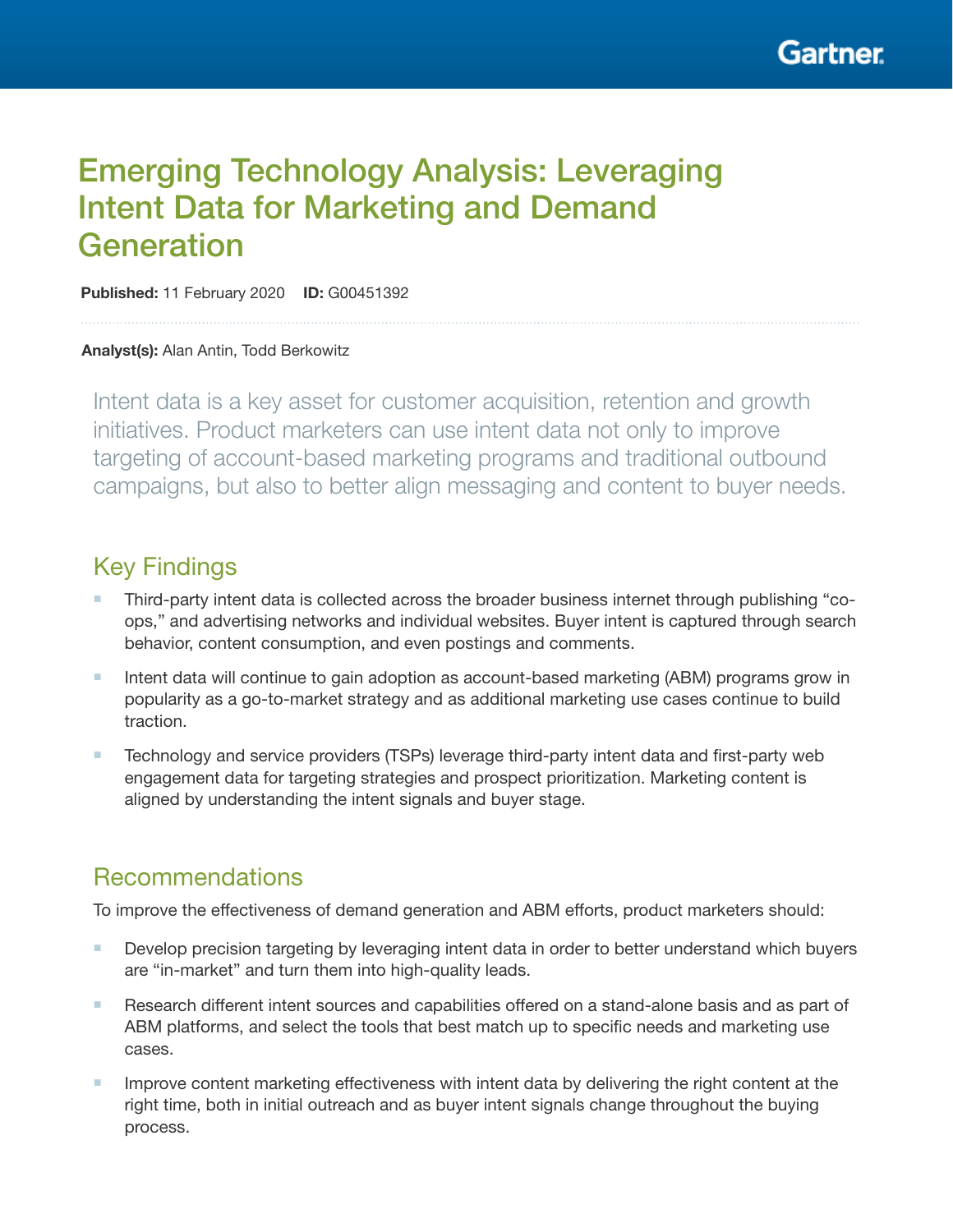

## Table of Contents

| Intent Data Will Continue to Gain Adoption as ABM Programs Grow and End Users Seek to            |
|--------------------------------------------------------------------------------------------------|
|                                                                                                  |
| Pressure for Higher-Quality Leads and Growing Digital Ad Share Will Drive the Need for Targeting |
|                                                                                                  |
| Intent Data Will Inform Content Decision Triggers and Offer Insights Into Buyer Segment Content  |
|                                                                                                  |
|                                                                                                  |
| Traditional Practices, a Skills Shortage and Demand for ROI May Slow Usage 12                    |
|                                                                                                  |
|                                                                                                  |
|                                                                                                  |
|                                                                                                  |
|                                                                                                  |
|                                                                                                  |

# List of Tables

|--|

## List of Figures

# Strategic Planning Assumptions

By the end of 2022, more than 70% of B2B marketers will utilize third-party intent data to target prospects or engage groups of buyers in selected accounts.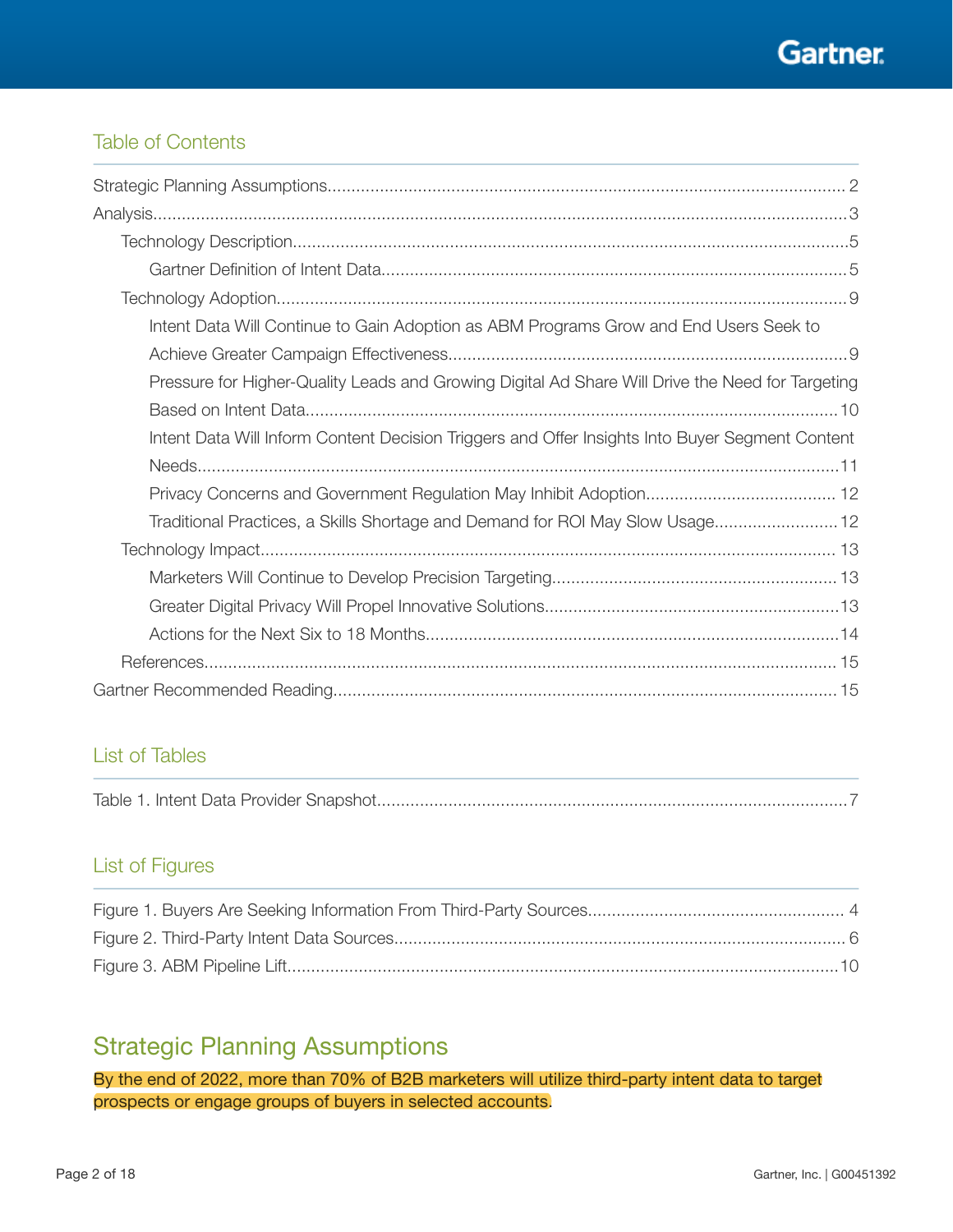By the end of 2022, General Data Protection Regulation (GDPR) and California Consumer Privacy Act (CCPA) consent requirements will have become the de facto best practice for 80% of marketers at global TSPs.

# Analysis

Knowing which companies are "in market" for the type of solution you sell would make life considerably easier for marketers, especially in an established market where there are many buyers researching or actively evaluating solutions. Demand generation and sales development resources could be allocated to targeting those buyers, and content creation efforts could be prioritized toward later in the funnel instead of early-stage education. Unfortunately, the majority of prospective buyers who are in-market for a specific technology solution do not self-identify as such, either because they may not complete forms on vendor websites or they spend the bulk of their time researching elsewhere. Prospects (and even existing customers) anonymously visit third-party and vendor websites, and research competitive vendors and solutions. According to Gartner's End-User Survey,<sup>1</sup> 50% of their time is spent with independent third parties (see Figure 1). Marketers often do not have visibility into who are these buyers researching solutions.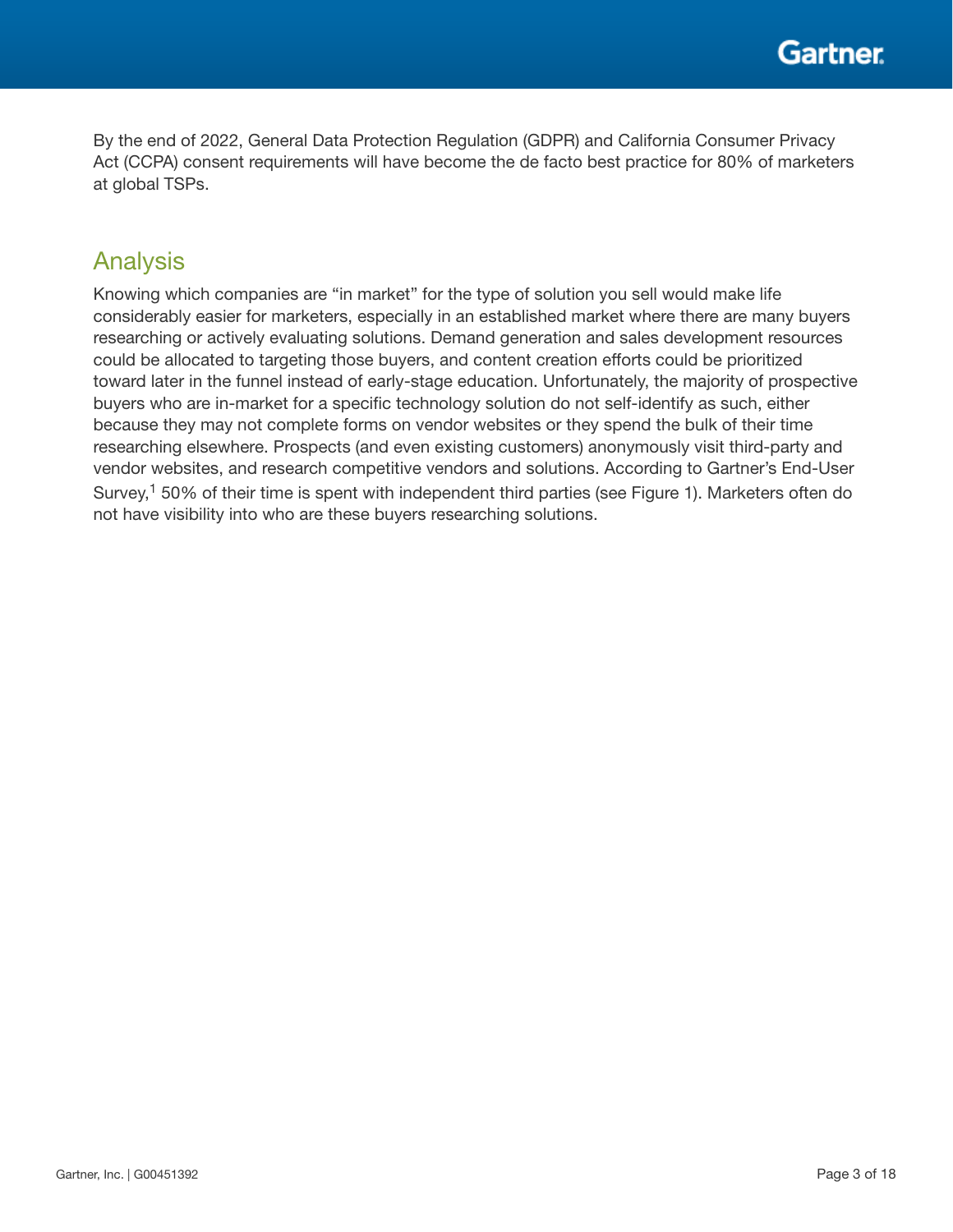



As a result of these trends, product marketers must leverage information resources, data application techniques and various data platforms to identify and reach the right individuals at the right time in the buying process.

To achieve optimal performance and maximize campaign outcomes, product marketers are increasingly turning to thirdparty intent data as one such key resource to assist with revenue generation.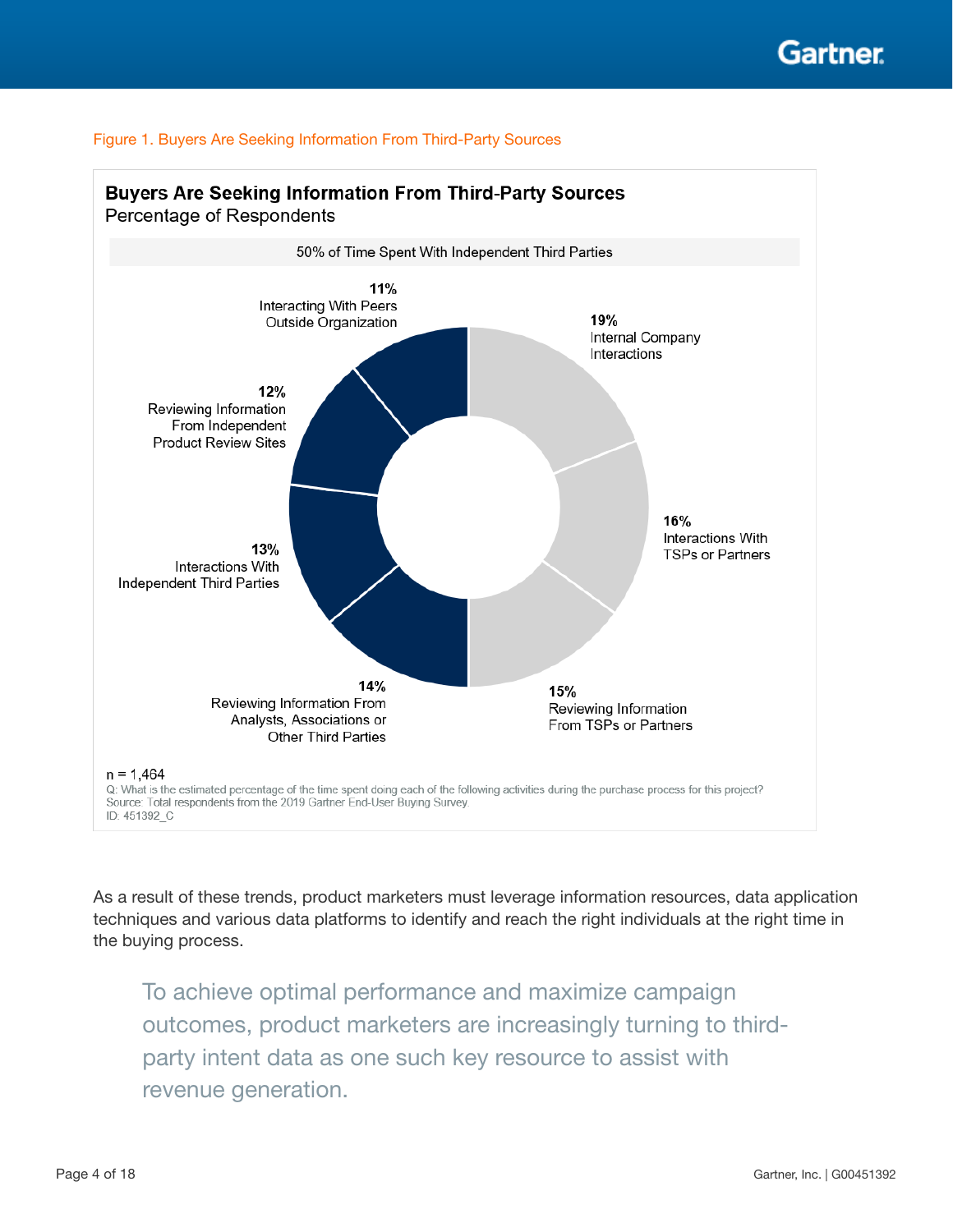However, many product marketers lack understanding of the main use cases for intent data and best practices to yield the most value from these data assets. This research will provide product marketers with guidance on the technology direction for intent data and will summarize the key factors driving adoption from primary use cases in ABM, demand generation, and content for both inbound lead development and nurture. Additionally, this report will highlight the inhibiting factors for intent data adoption: privacy concerns, marketing practices, a skills shortage and unproven ROI.

## Technology Description

### **Gartner Definition of Intent Data**

Intent data is behavioral information collected about an individual's or company's online activities, combining both topic and context data, to demonstrate what the individual or company will likely do or buy next. Intent data is currently emerging in B2B technology marketing practices and will continue to mature across several key use cases in both traditional demand generation and ABM. The data is used by both product marketing and demand generation teams, as well as sales development teams and even field sellers. As B2B marketing increasingly relies on data for more precise targeting, personalized messaging and agile activation, market forces will continue to propel the evolution of intent data technologies to serve these demands.

An individual searching for information online, visiting a website, reading a blog post, or downloading a case study or white paper is likely expressing an interest in a topic to solve a business need or learn more about a topic. For B2B businesses, intent data tools consider the sites that buyers are visiting to research products or services and the degree of purchase interest they are exhibiting. As B2B buying is a considered or planned purchase, not an impulse buy, with lots of research time invested by prospective buyers, these online interactions can be identified, tracked and used to classify buyer intent.

As noted earlier, the typical buying process involves researching across a number of sites and sources. Buyers often visit vendor websites without making their individual identities known (by filling out a form or providing information to a chatbot). Even when a visit is truly anonymous and the visitor cookie hasn't been matched, it's still generally possible to match the Internet Protocol (IP) address to a known organization, especially for larger companies with their own IP pools. Many CRM lead management solutions include this capability  $-$  a standard feature in ABM platforms  $$ and a variety of stand-alone tools offer this capability as well. Many TSPs still don't take full advantage of the anonymous visits to their websites when they develop targeting and prioritization strategies, engage with leads or develop content. When a company visits a website (especially multiple individuals or a single visitor on a repeat basis), it is showing strong signs of being "inmarket" and should be prioritized. This "first-party web engagement" information should be a standard part of any TSP marketing playbook.

First-party web engagement data provides an obvious starting point for prioritization. However, many TSPs don't have a sufficient amount of anonymous traffic to rely solely on a fit and first-party web engagement strategy, especially for ABM. There is often a rich set of third-party intent data that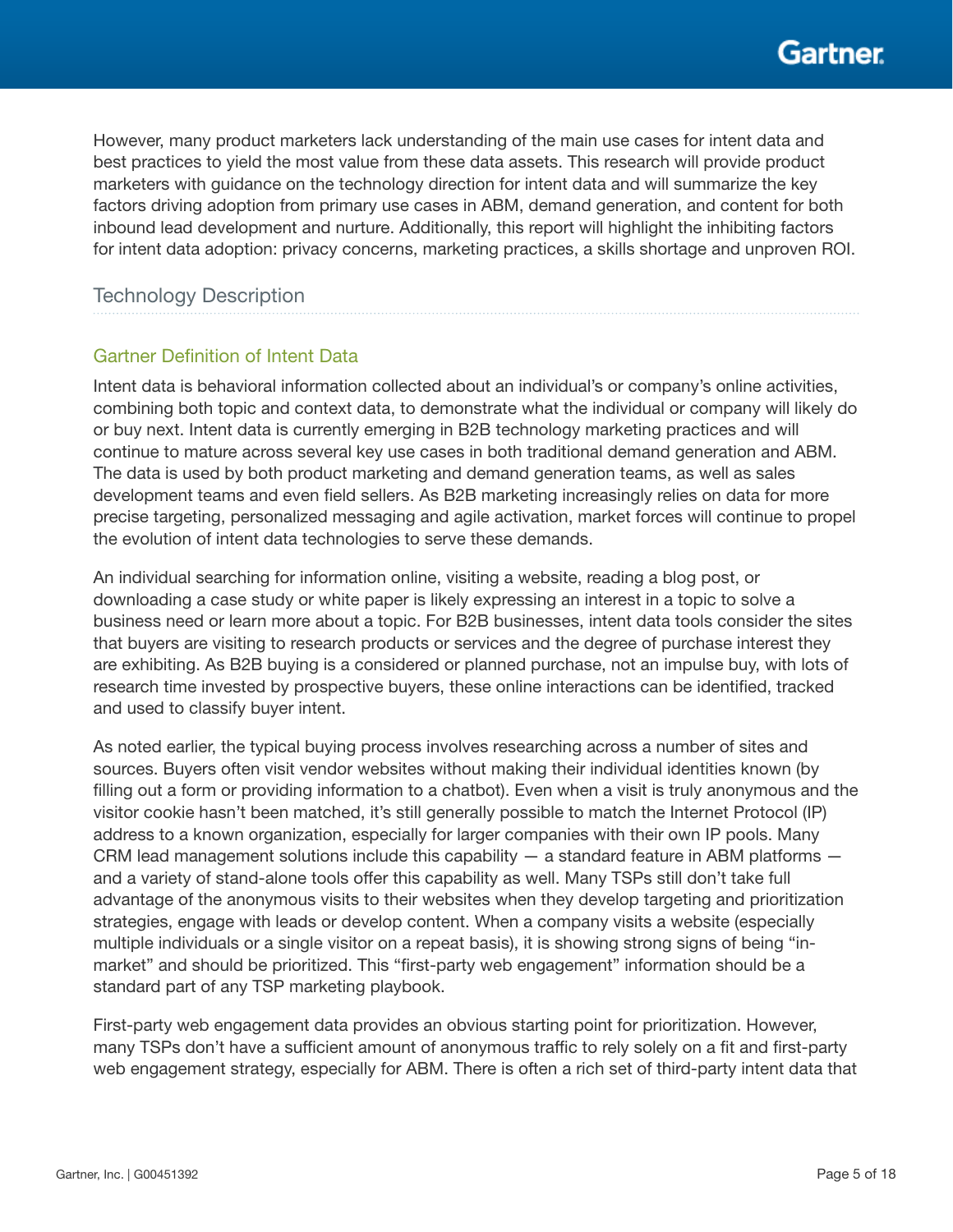

can provide additional insights about accounts that have already been to your website, providing further perspective on visitors.

Third-party intent data is collected across the broader business internet, through publishing co-ops, advertising networks and individual sites. Buyer intent is captured through search, content consumption, and even postings and comments. When the volume of this research is greater in a restricted time period, such as the last 30 days or 90 days, then the intent can be interpreted as greater compared to other time periods.

There are a number of different approaches to collecting intent data and a variety of ways to incorporate that data. Several of the ABM platform vendors have their own proprietary intent capabilities (see "Market Guide for Account-Based Marketing Platforms"), while others resell data from other providers. The ABM providers often layer in a combination of third-party intent and firstparty web engagement into their account selection and account engagement models.

Some intent providers gather data from within their own networks (or individual sites), while others gather data from a broader set of sources. Figure 2 highlights the different sources.



Figure 2. Third-Party Intent Data Sources

Some of the intent offerings can be used for a broad set of use cases (demand generation, enriching inbound leads and sales development representative [SDR] prospecting), while others are more focused on specific use cases such as ABM. Table 1 highlights different intent offerings.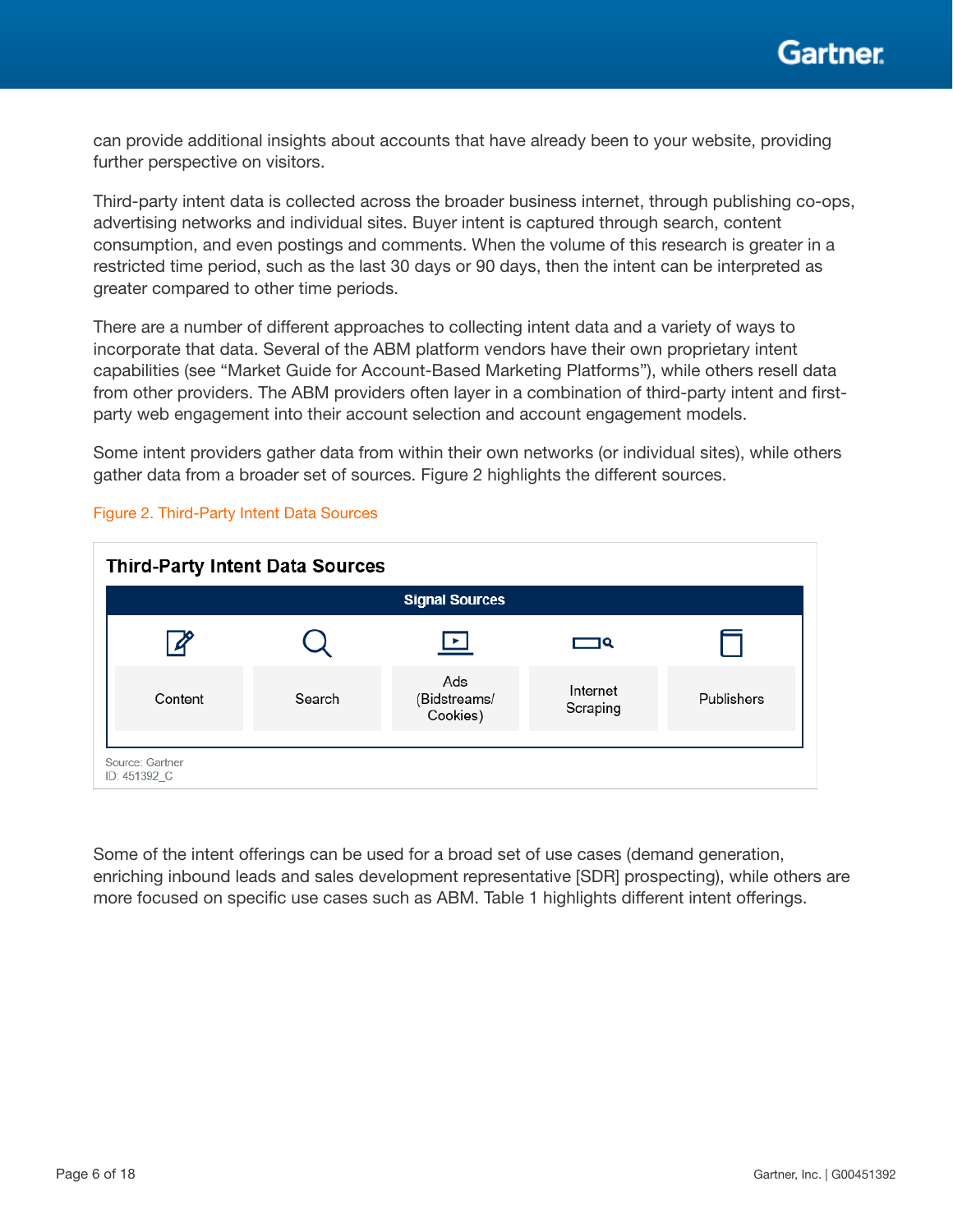#### Table 1. Intent Data Provider Snapshot

| <b>Provider</b> | <b>Solution</b><br>Name(s)                           | <b>Description</b>                                                                                                                                                                                                                                                                                                                                                                                                                                                                                                                                                                                                                                                                                                                                                                                                                                                                                                  |
|-----------------|------------------------------------------------------|---------------------------------------------------------------------------------------------------------------------------------------------------------------------------------------------------------------------------------------------------------------------------------------------------------------------------------------------------------------------------------------------------------------------------------------------------------------------------------------------------------------------------------------------------------------------------------------------------------------------------------------------------------------------------------------------------------------------------------------------------------------------------------------------------------------------------------------------------------------------------------------------------------------------|
| 6sense          | 6sense Account<br>Based<br>Orchestration<br>Platform | 6sense's 3 billion daily unique third-party intent signals are derived from 3 million<br>sites and 6 million companies through direct relationships with publishers and<br>data aggregators. Natural language processing is used to understand the<br>relevance of keywords on a page. Customers choose their own (or use Al-driven-<br>recommended) keywords or clusters. Intent signals are uncovered within the<br>6sense platform via the 6sense Company Graph, and customers can advertise<br>directly to those accounts with buyer-stage specific messages. 6sense's<br>predictive powered intent data can also be accessed directly within SFA or CRM<br>lead management systems.                                                                                                                                                                                                                            |
| Bombora         | Company Surge<br>Analytics                           | Bombora gathers data directly from 3,800 websites that are part of a proprietary<br>B2B Data Co-Op. The dataset monitors more than 3 million domains and 28<br>billion monthly "consumption events." The solution features a taxonomy of more<br>than 6,700 topics related to B2B products and services, and provides weekly<br>reports of companies that are showing increases in research activity for specific<br>topics. Bombora has direct integrations with Salesforce, LinkedIn and Marketo<br>(an Adobe company). Company Surge Analytics is available stand-alone (from<br>Bombora directly or via the Salesforce Lightning Data Exchange), through<br>various ABM platforms (resold or integrated) and via ZoomInfo.                                                                                                                                                                                      |
| Demandbase      | Demandbase<br><b>ABM Platform</b>                    | Demandbase's more than 15 billion daily intent signals are derived through a<br>combination of methods. Demandbase uses bidstream data from advertisers<br>and exchanges through its demand-side advertising platform and uses Al/natural<br>language processing to scour and understand the public business internet.<br>Demandbase matches intent signals against customer-defined keywords, and it<br>considers the frequency, cadence, specificity and other factors, such as negative<br>intent, in identifying in-market accounts or high-intent users. Data is gathered at<br>both the account and individual level, and while only the account-level insights<br>are visible, ads can be shown to the individuals through the Demandbase<br>Targeting Solution. Most customers use Demandbase's intent data directly within<br>the Demandbase ABM Platform or within SFA or CRM lead management<br>systems. |
| Madison Logic   | <b>ML Platform</b>                                   | Madison Logic's ML Data Cloud leverages a Bombora license to understand<br>content consumption across the B2B web, in conjunction with proprietary,<br>multichannel media engagement data to derive its intent signals. Its proprietary<br>identity graph includes a predefined keyword taxonomy of nearly 7,000 B2B<br>specific topics, unified with technographic and firmographic data to identify and<br>prioritize accounts. These data signals can be activated across native advertising<br>and content syndication via the company's ABM platform (called ML Platform) to<br>optimize the outcomes toward B2B marketers' goals. The intent and<br>engagement signals can also be consumed within SFA or CRM lead<br>management systems.                                                                                                                                                                     |
| TechTarget      | <b>Priority Engine</b>                               | Priority Engine derives intent data from TechTarget's 140 high-tech-focused,<br>search-optimized websites that draw over 200 million global visitors each year. It<br>tracks research activity at the tech category (more than 10,000 topics), product,<br>feature/function and competitor level (including specific vendor content<br>engagement) from within TechTarget's network of sites. In addition to providing<br>company-level intent data, Priority Engine also provides individual-level insights<br>(GDPR and CCPA-compliant opt-in contacts/information), as well as verified<br>technology project intelligence. Many customers leverage TechTarget's marketing                                                                                                                                                                                                                                       |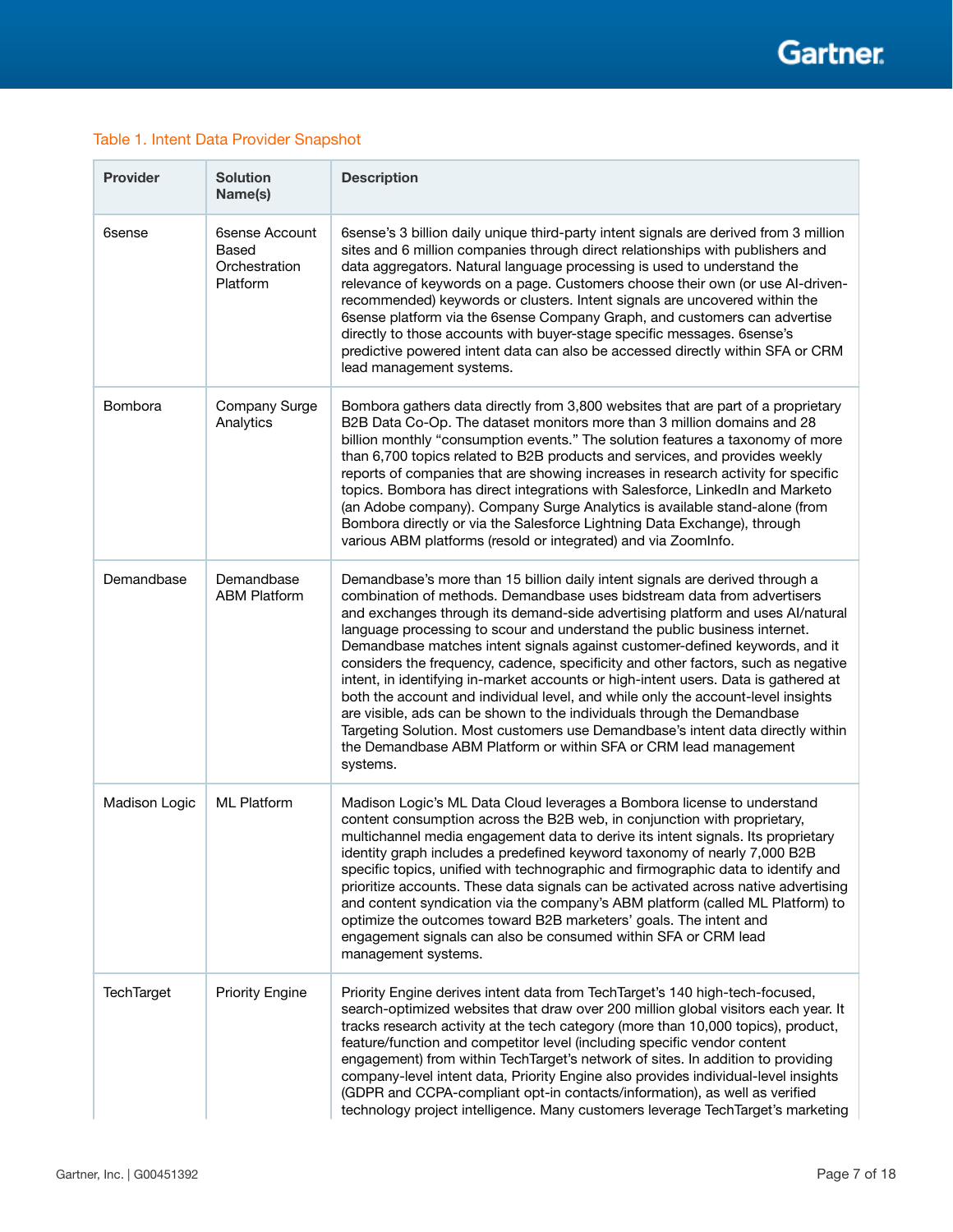# Gartner

| <b>Provider</b>                                                  | <b>Solution</b><br>Name(s)                                      | <b>Description</b>                                                                                                                                                                                                                                                                                                                                                                                                                                                                                                                                                                                                                                                                                                                                                                                                                                                                                                     |  |  |
|------------------------------------------------------------------|-----------------------------------------------------------------|------------------------------------------------------------------------------------------------------------------------------------------------------------------------------------------------------------------------------------------------------------------------------------------------------------------------------------------------------------------------------------------------------------------------------------------------------------------------------------------------------------------------------------------------------------------------------------------------------------------------------------------------------------------------------------------------------------------------------------------------------------------------------------------------------------------------------------------------------------------------------------------------------------------------|--|--|
|                                                                  |                                                                 | services to syndicate content or advertise directly to the accounts and<br>individuals showing intent signals. Priority Engine integrates with major<br>marketing automation and CRM platforms.                                                                                                                                                                                                                                                                                                                                                                                                                                                                                                                                                                                                                                                                                                                        |  |  |
| True Influence                                                   | IntentBase (data<br>feed) and<br>InsightBase<br>(SaaS solution) | True Influence gathers signals through the bidstream and cookie stream of ads<br>running through its advertising network, and the demand generation programs it<br>runs on behalf of customers, as well as through natural language scraping of the<br>broader internet. Their taxonomy includes 6,500 topics, and customers can<br>request customized topics to be added. True Influence provides account-<br>(including locations within the United States), persona- and contact-level intent,<br>as well as verified contact and account information from its database. Customers<br>can leverage the IntentBase data feed and also engage with those accounts and<br>individuals through True Influence's DisplayBase solution. The IntentBase intent<br>information can be delivered as a feed to integrate with SFA and CRM lead<br>management systems or viewed through True Influence's InsightBase solution. |  |  |
| $AI =$ artificial intelligence<br>$SFA = sales force$ automation |                                                                 |                                                                                                                                                                                                                                                                                                                                                                                                                                                                                                                                                                                                                                                                                                                                                                                                                                                                                                                        |  |  |

Source: Gartner (February 2020)

When considering which intent solution to choose, product marketers should consider the following criteria:

- **Are you looking for an intent solution that is included with a broader ABM platform or to use on** a stand-alone basis to support both ABM and other use cases?
- Are you looking for intent signals specific to a geography (like the United States) or globally?
- $\blacksquare$  Does the buying team (both decision makers and influencers) consist largely of people within IT or technology functions or also include other line-of-business roles?
- $\Box$  Does your category clearly fit within a provider's taxonomy, or are you better off matching at the keyword (topic) level instead?
- $\blacksquare$  How do you expect users (marketing, sales development and sales) to consume the intent data?
- What kind of intent-related alerts do you plan to provide sales and sales development representatives?
- How important is it to get intent signals in near real time versus weekly batch updates?

The ecosystem that supports first-party and third-party data is a convergence of various enabling technologies: search technology based on keywords via voice or text, access to web content via browsers, and identity technologies like cookies and reverse IP lookups. Intent data technology is shaped in part by how these supporting technologies are evolving. For instance, as digital privacy and consent management technology changes, blockchain as a supporting technology will play more of a role in the ecosystem. In addition, developments in digital privacy, from government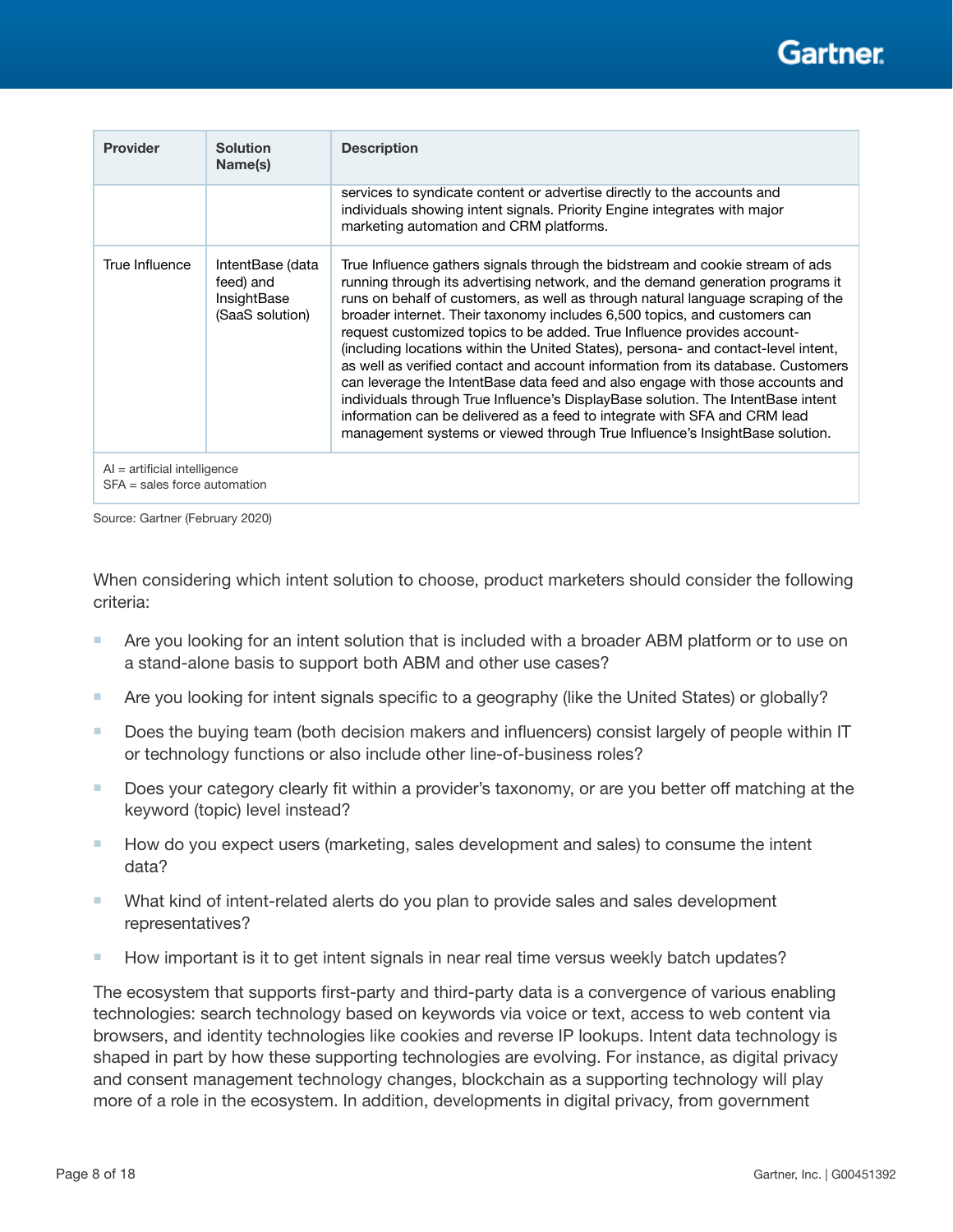

regulations and self-imposed policies, will alter how cookies are deployed and managed across ad tech systems.

## Technology Adoption

## Intent Data Will Continue to Gain Adoption as ABM Programs Grow and End Users Seek to Achieve Greater Campaign Effectiveness

Intent data is a key ingredient for ABM programs and as ABM gains more traction as a go-to-market strategy, market forces will drive further advances in this technology ecosystem. According to a 2019 Gartner Survey of 282 people with marketing responsibility at TSPs with more than \$50 million in revenue (and familiarity with their company's ABM programs), nearly 91% said their company had deployed or piloted ABM programs in at least one country. Furthermore, nearly 7% of additional respondents indicated their company was planning to run a program in the future.<sup>2</sup> The same survey found that the average pipeline lift associated with an ABM program is at 13%, with 35% of respondents reporting pipeline lifts of 15% or greater (see Figure 3).

In the same survey, the average ABM program targeted more than 1,000 accounts, a number that is hard to manage absent the use of an ABM platform. In fact, the survey found that 77% of respondents were using at least one ABM platform. Given the continued frequency of ABM platform discussions during client inquiries and the large number of TSP companies moving from pilots to scaled ABM programs, the use of intent data to enhance these programs will likely continue to grow.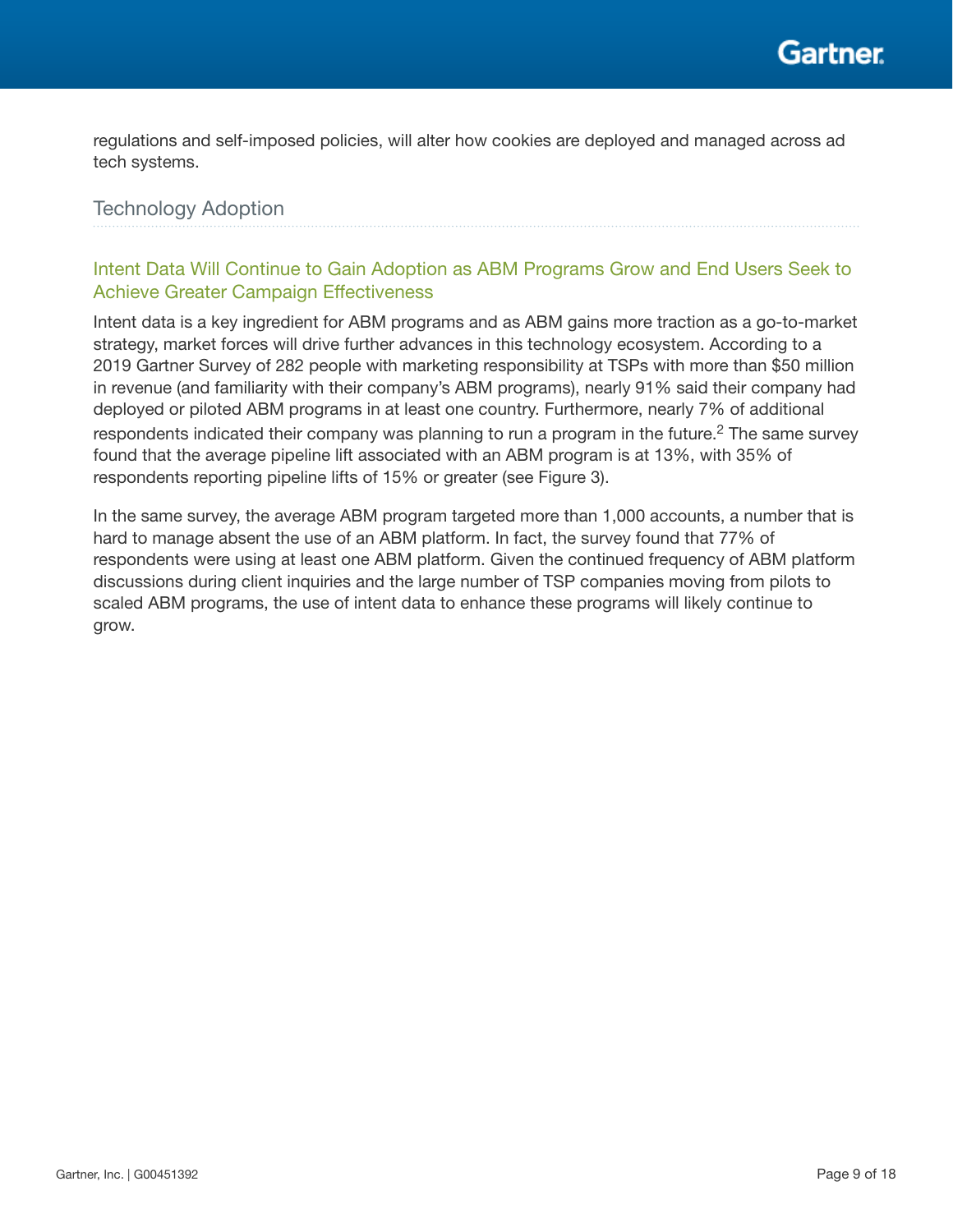Gartner

#### Figure 3. ABM Pipeline Lift



Nearly every ABM platform includes either proprietary or OEM intent data or has out-of-the-box integrations with Bombora or other providers. And several of the larger ABM platform providers are leading with intent data capabilities in their marketing and sales messaging, causing more clients to bring up intent data early in their conversations with Gartner analysts during inquiries.

### Pressure for Higher-Quality Leads and Growing Digital Ad Share Will Drive the Need for Targeting Based on Intent Data

Intent data is also playing a big role in traditional demand generation and prospecting efforts. Demand generation professionals and SDRs are under pressure to drive leads through top-of-the funnel demand generation initiatives and improve conversion rates through subsequent stages of the funnel. This imperative is a driving force for the continued innovation in marketing operations that seek best practices for improving demand generation effectiveness. Over the last 20 years, micro and precision targeting via digital channels has in part shifted advertising practices and moved a large share of resources to digital media. To illustrate the change, eMarketer predicted that in 2019, digital advertising spend for the U.S. market will overtake traditional advertising spend for the first time, with 54.2% of the total spend going to digital advertising versus 45.8% of total spend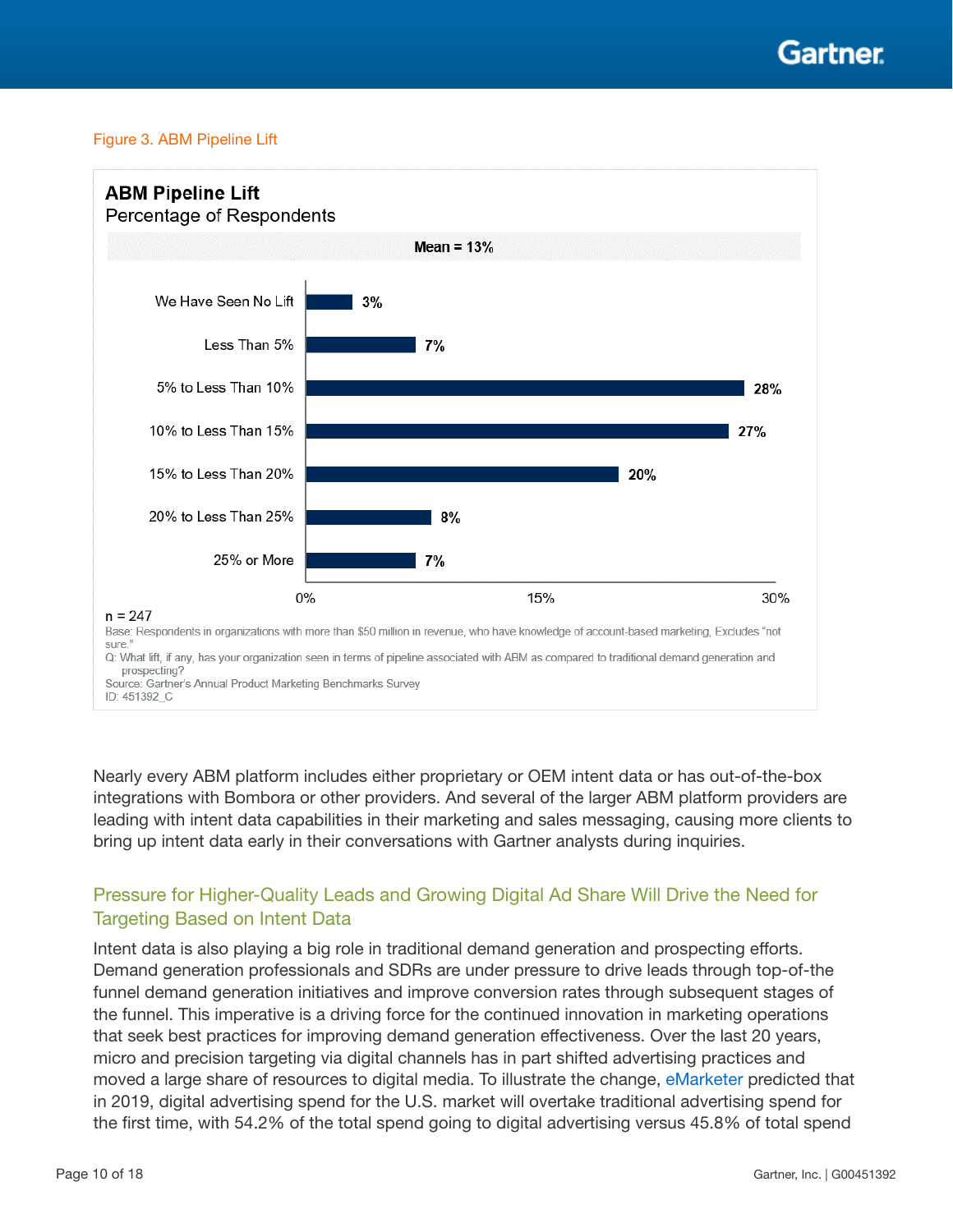going to traditional media. The ability for marketers to leverage better targeting methods is one of the factors for this shift to digital advertising, along with growing digital media consumption. Individuals are also spending more time on the digital channels, 6.3 hours per day in 2018, up from 4.9 hours per day five years ago and more than double the rate 10 years ago (2.7 hours per day in 2008).3

The desire for more effective demand generation has already driven further adoption of audience data sources for improved targeting (see "Tech Go-to-Market: Leverage Target Audience Data to Improve Segmentation and Demand Generation Efforts"), including intent. Popular data intelligence for sales solutions such as ZoomInfo include Bombora data in some of its packages, while Dun & Bradstreet Audience Targeting uses Lattice Engines. TSP clients are actively using intent data to prioritize companies to target in social advertising platforms, such as LinkedIn and Facebook. SDRs are using intent data to prioritize targets within their own outreach. Intent data is even becoming more common for scoring inbound leads, with intent data being easily accessible through Salesforce's Einstein Lead Scoring and several intent providers having direct integration with CRM lead management systems.

We expect the continued desire to improve targeting via data-driven digital solutions to further fuel adoption of intent data technology and methods. Product marketers responsible for demand generation initiatives, such as outbound digital advertising, email marketing and even analog direct mail, will seek to continue to drive effectiveness by improving their targeting capabilities.

## Intent Data Will Inform Content Decision Triggers and Offer Insights Into Buyer Segment Content Needs

Intent data is also driving decisions that go beyond targeting and scoring. Providing content to support the buyer's research at various stages of the buying cycle is central to convert opportunities through the marketing funnel. By leveraging intent data, marketers can more effectively personalize the content and messaging based on the context of where the individuals or accounts are in the buying cycle and what actions they have been taking or not taking.

For instance, if a group of buyers have shown recent signs of buyer intent but have not opened a campaign email in more than six months, then marketers should choose to run a reengagement campaign and message to this audience. A reengagement message will be more relevant for this audience compared with a group of buyers who are showing intent and have also been actively engaging with email opens or campaign click-throughs. When detecting signals that buyers are closer to deal conversion, a marketer should run a campaign with content about solution implementation, client success support or other types of late funnel content (see "Developing Content That Drives Conversion Throughout the Buying Journey"). By knowing which part of the audience has progressed to later stages in the buying cycle, a marketer can focus on providing content to illustrate the postsales experience after they become a customer.

For those buyers who are still in the exploring or evaluation phase of the buying process, the content and campaign messaging can be appropriately directed to serve that audience. For example, if a group of healthcare providers have been viewing several case studies about healthcare implementations, then a campaign tailored to the industry needs can be launched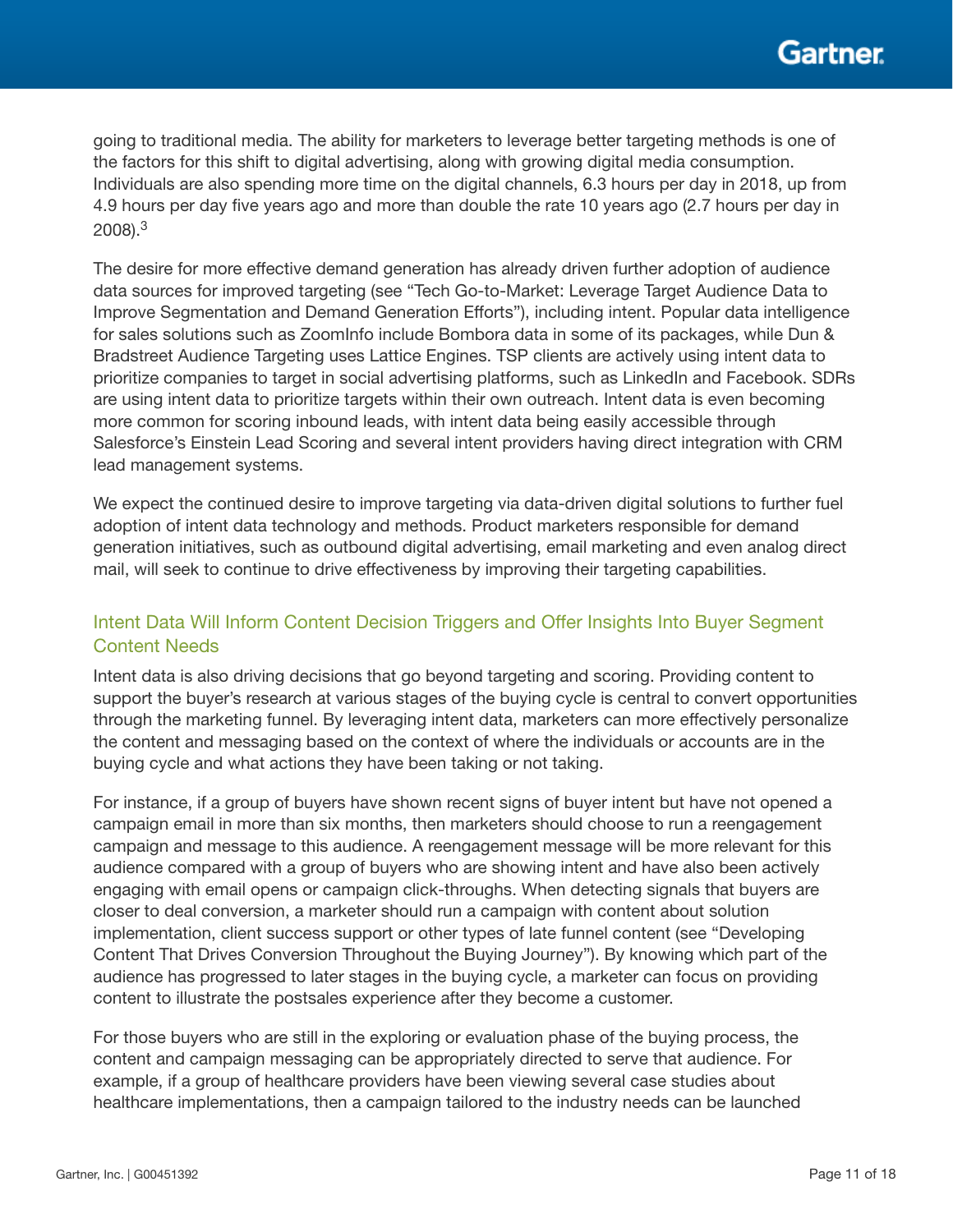specifically with messaging for healthcare buyers. It may be an ad campaign with healthcare messaging or an email nurture campaign. However, in either case, the content decision is dictated by the intent signals: What particular content has the accounts recently viewed, and what is the relevant industry focus? Intent data technology enables marketers to understand what these accounts are doing on third-party websites and what are they doing on the marketer's own website. By identifying the patterns in content consumption, it is possible to trigger a relevant message that relates to the appropriate phase of the buying cycle and offering the message at a time when buying interest signals are evident.

### Privacy Concerns and Government Regulation May Inhibit Adoption

The advancement of intent data and related applications face headwinds from privacy advocates, government regulators and browser vendors that are changing approaches to online data collection. While marketers have relied on website cookies for 25 years to track online behavior, concerns about privacy in online advertising and search technology are having an impact, and we are seeing a shift in practices. For instance, smart cookie-blocking technology like Apple's Intelligent Tracking Prevention (ITP) and Firefox's Enhanced Tracking Protection (ETP) now block third-party cookies by default. Both ITP and ETP block third-party cookies by preventing them from being stored in the browser.

The leading web browser, Google's Chrome, is also offering users an opt-in version for blocking or deleting cookies. However, since Google's business relies on collecting user data, we expect that changes to tracking technology that it initiates will likely be tempered with the desire to continue to personalize experiences to users based on needs and interests. Similarly, most ad tech and martech platforms use cookies for targeting, retargeting, display advertising and behavioral marketing. These platforms also have a stake in connecting relevant messages to the right audience.

To protect against privacy concerns, we expect new forms of online tracking to gain adoption. Regulations like GDPR and CCPA are changing the way third-party tracking cookies are deployed and contact information is collected. Overt acceptance of tracking cookies and email opt-in requests that require a positive action on the part of the user increase permission but add challenges to collecting data (see "Tech Go-to-Market: Post-GDPR Strategies for Lead Generation").

To meet these challenges, we expect there will be more applications of blockchain technology in identity and consent management systems such as with providers like Trunomi, Faktor, uPort and Resulticks (see "Innovation Insight for Blockchain in Marketing: Identity and Consent"). The blockchain technology opens a new way toward decentralized consent management. These innovative consent management tools will allow marketers responsible for digital engagement to obtain and subsequently administer consent for personal data from visitors in a manner compliant with applicable laws. Company IP-level intent data should not have the same challenges here with GDPR or CCPA compliance because of its anonymous qualities.

### Traditional Practices, a Skills Shortage and Demand for ROI May Slow Usage

Marketers must learn how to source and then apply intent data to run successful demand generation and ABM programs. To do so, they must overcome the traditional practices in their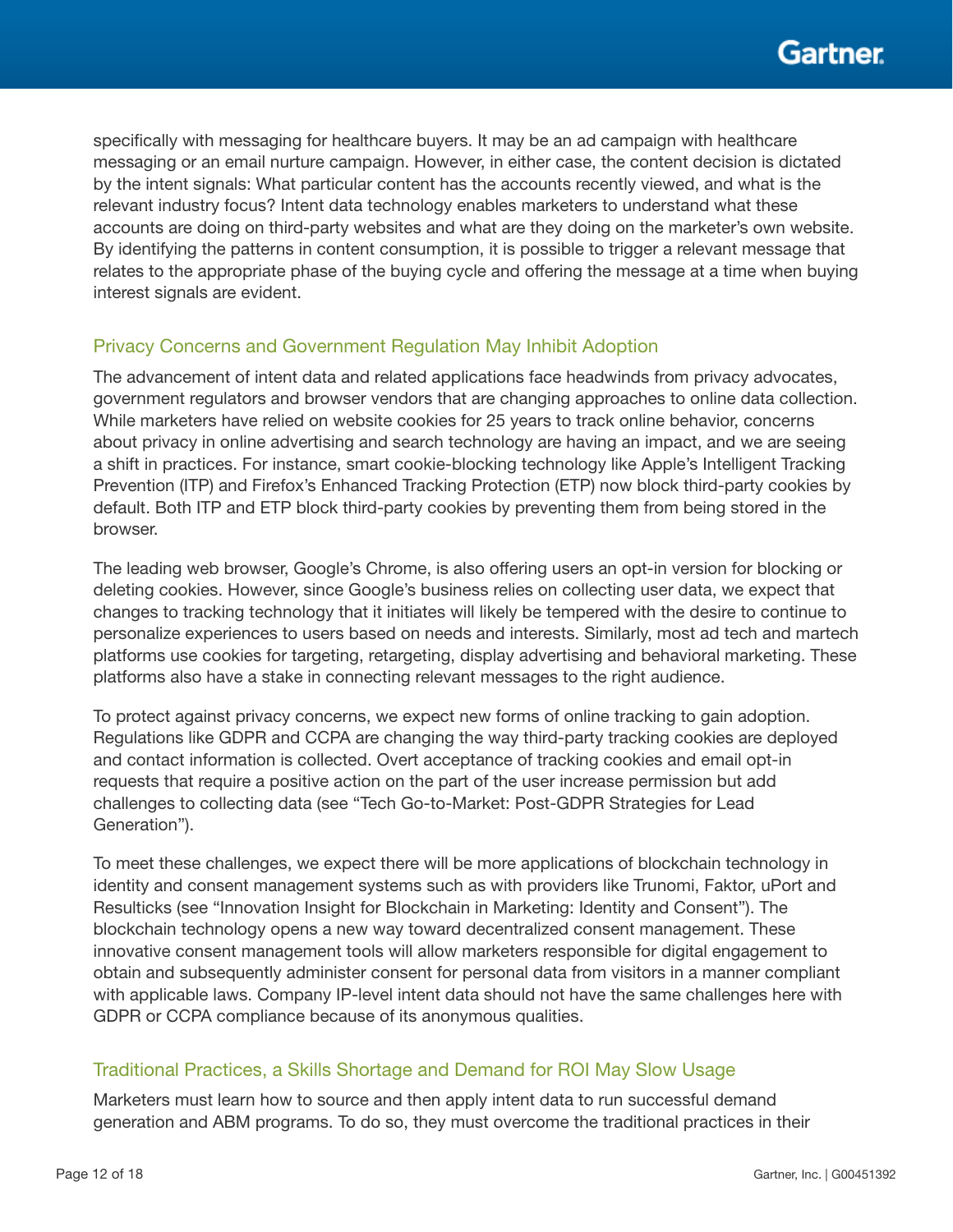

organizations to advance what they are doing and how they are proceeding. Potentially, this means changing the marketing technology stack, building stronger alignment between sales and marketing, securing management buy-in, and taking a risk on methods that are unproven in their organizations. Undoing traditional practices is often an inhibiting factor in the adoption of new technology and methods.

Because the use of intent data is still an emerging arena, the skills needed to plan and manage the related practices can be difficult to find. For instance, there may not be many marketers with experience running ABM programs that use intent data. Also, for those organizations looking for experienced ABM leaders, they may find it difficult to identify marketers with the skills needed to leverage the ABM platforms and/or who have achieved results in practice.

Investing in intent data technology will also require proving the ROI for ABM use cases. While ABM programs have promising pipeline lift results, tracking and reporting ROI remain challenges. In other use cases, marketers will be looking to quantify the ROI to justify the expense, and so intent data adoption may be hampered until program value is well-documented.

#### Technology Impact

#### Marketers Will Continue to Develop Precision Targeting

To secure and maintain a competitive position, companies must go to market with the most efficient and effective promotional and awareness building practices. Targeting, as a marketing practice, is a vital capability for companies, as it determines where to direct marketing and selling resources. Due in part to digital tracking capabilities, state-of-the-art targeting practices will continue to accelerate in the era of intent data technology.

Precision targeting with intent data enables marketers to better identify quality leads and cultivate those accounts that are further along in the buying journey. Based on content consumption behavior that is observed and matched to specific companies, and topics and technologies of interest, marketers can effectively know who is in-market for a particular technology solution. By using intent data in this way, it is possible to understand what companies are most actively researching your products and/or your competitors. This knowledge is powerful and a competitive advantage to those who are able harness it.

We expect that intent data technology will continue to grow in adoption and will impact how companies target their audiences and allocate resources. Better targeting will also power more relevant and personalized messaging, and will provide the ability to offer relevant content and campaigns at the right time and sequence in the buying process.

#### Greater Digital Privacy Will Propel Innovative Solutions

The business climate is increasing for digital privacy regulation and greater online user privacy protections. Government bodies, political leaders and privacy rights groups have specifically highlighted the major ad platforms (e.g., Google and Facebook) as examples of where user data is exploited and needs to be regulated. To that end, we expect a GDPR spillover effect globally, as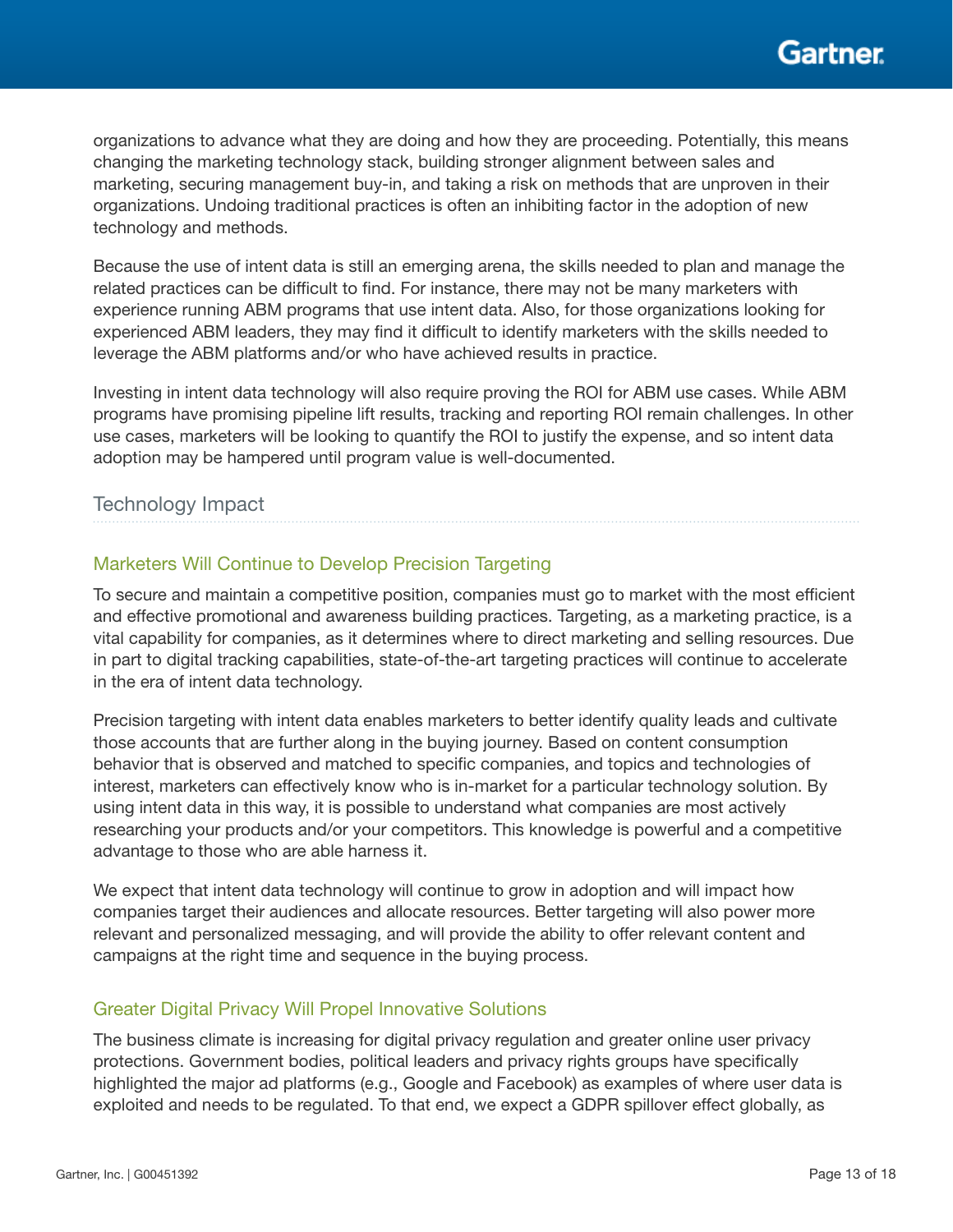other non-EU regions change privacy regulations and adopt rules similar to GDPR. One example of this is the CCPA, which went into effect on 1 January 2020, and other states in the U.S. are considering similar rules.

At the same time, there are counterbalancing forces that support the ongoing existence of digital tracking and targeted advertising. One of the significant forces is the digital advertising industry itself: \$283.4 billion was spent on digital ads globally in 2018, according toeMarketer. The digital ad business is the supply side of the formula, but another important force is the demand side or the user experience. There are efficiency and value in seeing relevant messages and content on topics of interest through effective targeting. These natural forces will continue to propel the market forward, and these competing needs will spur innovative solutions around privacy. Gartner believes there is a need for the coexistence of digital data privacy rights and protections, along with the need for digital ad platforms and marketers to understand user behaviors and preferences.

The reality of these counterbalancing forces will propel innovative solutions to come to market in the ad technology world and intent data technology. This may take the form of distributed consent management systems built on secure blockchain technology or other technologies that have not yet emerged.

#### Actions for the Next Six to 18 Months

If your company is not yet using intent data, the first action is to determine if the time is right to revamp marketing practices to incorporate the use of intent data resources. Companies must assess readiness by evaluating the primary use cases and determining the costs and benefits of adopting intent data. The next question in assessing readiness is to gauge what resources will be needed in terms of new skills, and a budget for any technology, consultants or platform providers.

Another preparation step is organizational alignment: What stakeholders must be informed and aligned to the plans? Is it the entire executive management team, or more select departments like finance that will govern over budget approvals, and sales that is the primary internal customer for pipeline health and growth initiatives? Whether it is for a pilot program, or a more comprehensive change in strategy, internal sharing and communication of plans is a critical step.

Over the next six to 18 months, product marketers evaluating intent data should consider the following actions:

 $\blacksquare$  Develop a strategy for building intent capability on your company website. Regularly report on and analyze the buyer enablement content on your company website: case studies, white papers, campaign landing pages, ROI calculator, and key product pages. This content should be available to support early-stage buyer needs in exploring and evaluating a solution. Agree on the key pages on the website and include them in web traffic reports to focus on the trends surrounding content consumption. Some traffic reports include the most frequently visited pages or top 10 visited pages. However, it is important to identify and call out the priority content assets to measure so that it is included in reporting — even if it is not the "most frequent" or among the top pages visited.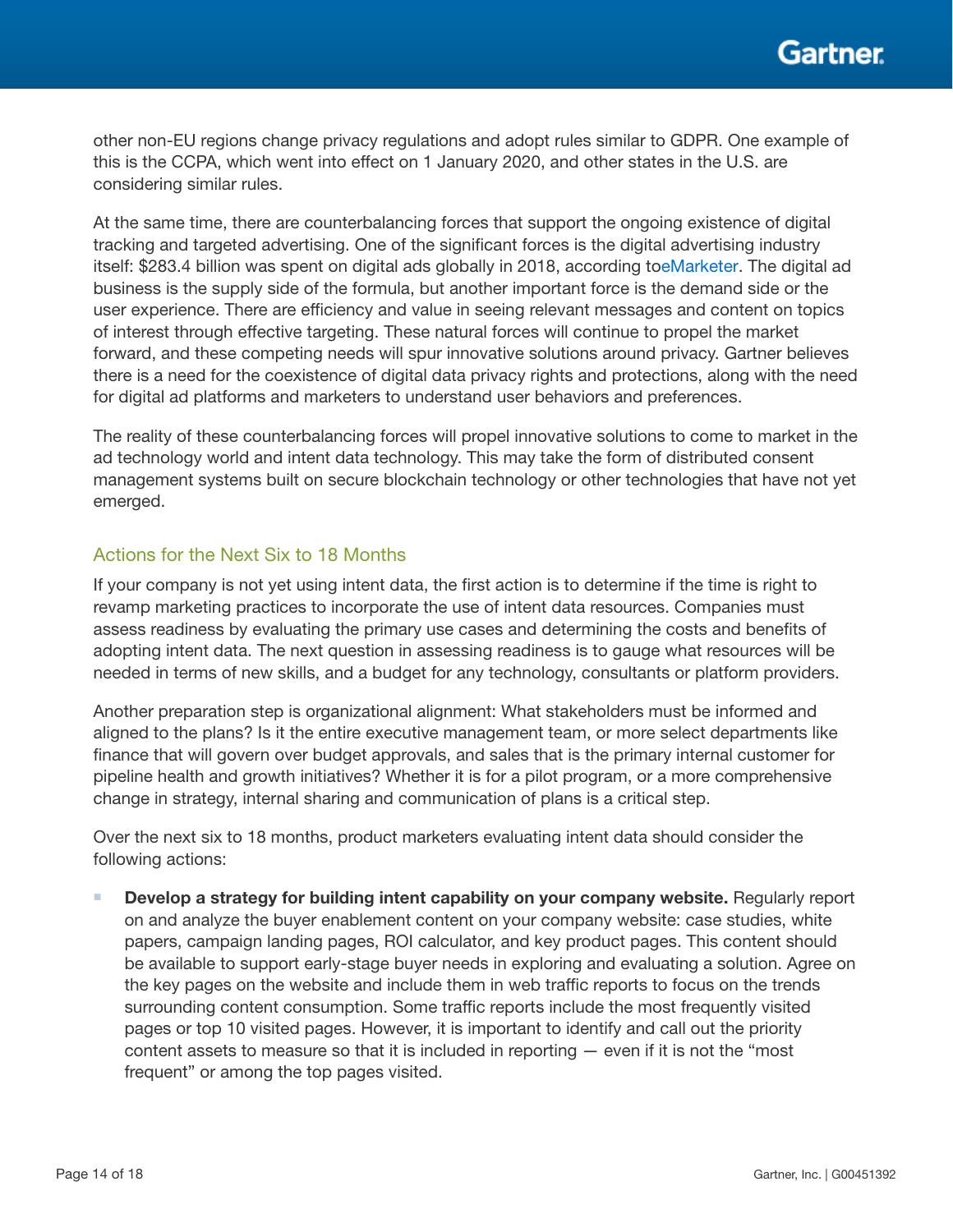**Refine list of topics and keywords.** Use a keyword planning tool to understand the topics being researched in your market. This will help to clarify what buyers are looking for on search engines and the magnitude of the search volume (i.e., relative frequency). If you have a digital agency managing your search engine optimization (SEO) or search engine marketing (SEM) programs, the development of the keyword list and strategy should have already been completed, and you can access the deliverable. If it is not completed, start with a list of important, relevant topics on your business. Fill in the topic categories with a wider range of keywords. Check the terms in Keyword Planner, free in Google Ads, or other similar tools via paid services, to understand the buyer research behavior.

Use the results of the keyword research to refine and develop website content. If your website is light on important topics, develop and enhance the indexable and searchable content. To build a robust list of topics and keywords, collaborate across the marketing and sales teams with contributors who are closest to customers and understand the key buying questions and needs.

Investigate three or more third-party intent data providers. Evaluate capabilities, and see if there is a use case to put into action immediately, or consider a pilot program. If the resources and implications require more lead time to activate a plan, then build these actions into your next planning cycle and marketing budget. Also, look for intent data partnerships across existing data intelligence vendors you may already have, such as ZoomInfo, which uses Bombora. This prevents multiple contract agreements.

If ABM is the use case selected, planning time will be needed, as you should not jump in without first preparing the organization (see "Plan, Build and Manage a Successful Account-Based Marketing Program").

Pilot an outbound campaign using intent data. Contract with and utilize a third-party intent data resource, and develop a campaign that dynamically targets buyers that are actively researching solutions in your market. For instance, look at those buyers in-market that are showing a high research interest in your competitors. Run an email and call campaign against these accounts that highlights your competitive advantage in the market. Measure campaign effectiveness to assess program ROI.

#### References

"Hype Cycle for CRM Sales Technology, 2019"

"Hype Cycle for Digital Marketing and Advertising, 2019"

"Hype Cycle for Identity and Access Management Technologies, 2019"

# Gartner Recommended Reading

*Some documents may not be available as part of your current Gartner subscription.*

"Plan, Build and Manage a Successful Account-Based Marketing Program"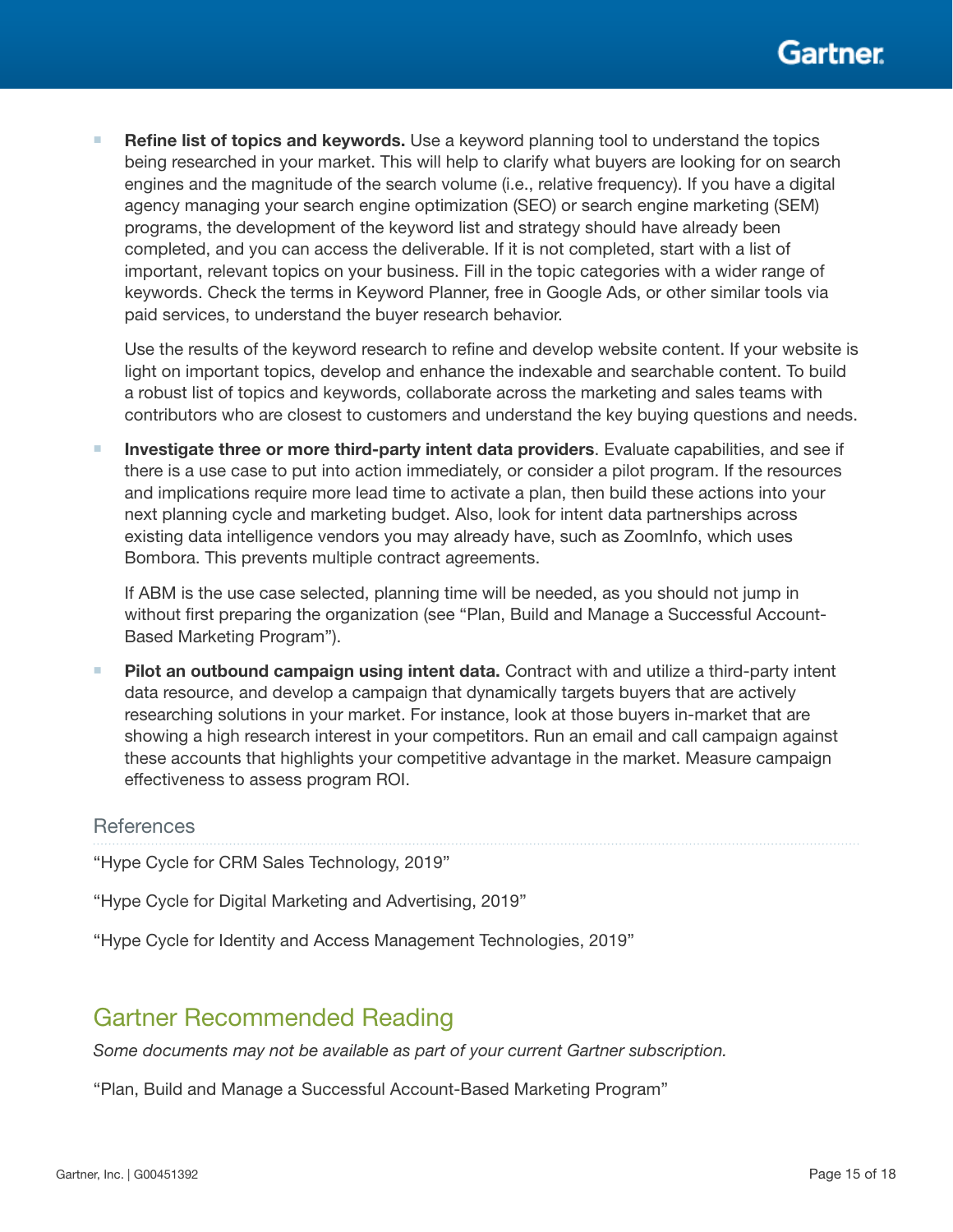

"Market Guide for Account-Based Marketing Platforms"

"Market Guide for Data Intelligence Solutions for Sales"

"Tech Go-to-Market: Leverage Target Audience Data to Improve Segmentation and Demand Generation Efforts"

"How to Plan for Privacy's Impact on Targeted Advertising"

"Innovation Insight for Blockchain in Marketing: Identity and Consent"

"Blockchain: The Dawn of Decentralized Identity"

#### **Evidence**

The analysis and advice provided in this document are built from constant scanning of the market, as well as from the analysts' experience and ongoing interactions with technology providers. We used a range of sources to feed our perspective on the topics discussed in this document:

- $\blacksquare$  Gartner customer inquiry and conversations
- **Discussions between Gartner analysts with expertise in the key technologies**
- $\blacksquare$  Previous analysis of related technologies

<sup>1</sup> Gartner's 2019 End-User Buying Behavior Survey:

Results presented are based on a Gartner study conducted to further understand the buying process for enterprise technology. The research was conducted online from February through April 2019 among respondents located in the U.S., Canada, the U.K. and Germany.

Respondents in organizations with more than 100 employees and \$50 million in revenue were surveyed, and 1,464 respondents were involved in large-scale\* technology purchases in one of the following seven categories:

- $\blacksquare$  Application software (on-premises or cloud)
- $\blacksquare$  Infrastructure software (on-premises or cloud)
- $\blacksquare$  Data center hardware
- $\blacksquare$  Security (hardware, software or services)
- $\blacksquare$  IT outsourcing/managed services
- $\blacksquare$  Professional services (related to technology strategy or implementation)
- $\blacksquare$  Communications services

Respondents were asked about the purchase process, including general awareness generation and what factors impact purchase decisions.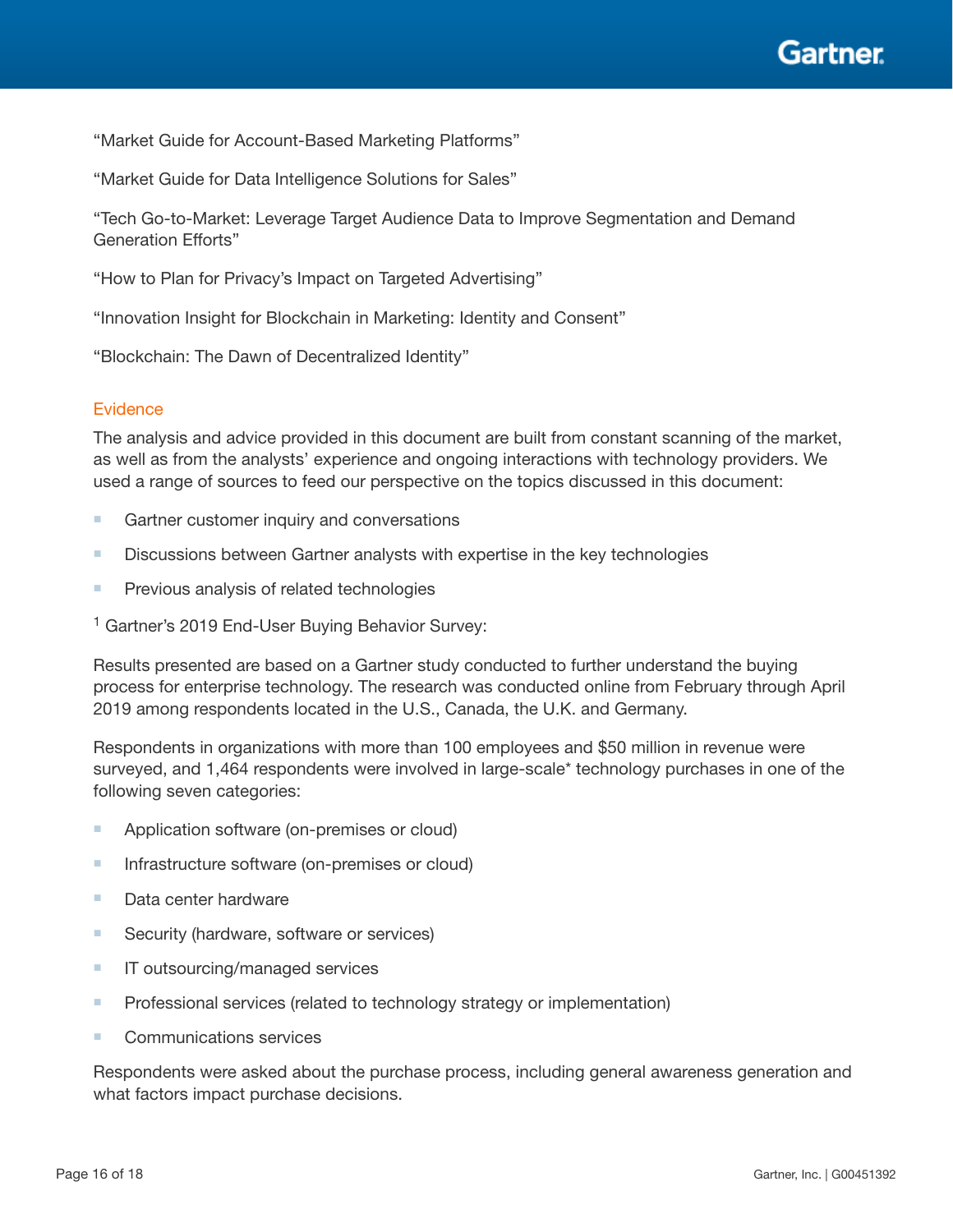

The results of this study are representative of the respondent base and not necessarily the market as a whole.

\*For the purposes of this survey, "large-scale" IT purchase decisions were defined as follows:

- $\blacksquare$  For organizations with less than \$1 billion in revenue, the minimum contract value of the purchase needed to be \$25,000 (or local currency equivalent).
- For organizations with \$1 billion or more in revenue, the minimum contract value of the purchase needed to be \$50,000 (or local currency equivalent).

The survey was developed collaboratively by a team of Gartner analysts, and it was reviewed, tested and administered by Gartner's Research Data and Analytics team.

<sup>2</sup> Gartner's Annual Product Marketing Benchmarks Survey:

The results presented are based on the TSP Marketing Benchmarks Survey, conducted online from August through October 2019, among 506 respondents in the U.S. and Canada ( $n = 378$ ) and the U.K. ( $n = 128$ ).

Participating organizations were TSPs with annual revenue of \$10 million or more and primary product offerings for software, services and hardware (for the U.S. only).

Respondents were required to have one of the following primary job functions/roles:

- $\blacksquare$  CEO/president/founder
- Demand/lead generation
- $\blacksquare$  Marketing leadership
- Sales leadership
- $\blacksquare$  Web/digital social marketing
- $\blacksquare$  Marketing operations/analytics

They were also required to have knowledge of the marketing budget and spend for the company or business unit and knowledge of the marketing campaign/programs tactics.

At the country level, quotas were established to guarantee a good distribution in terms of product offering and company size (revenue).

The survey was developed collaboratively by a team of Gartner analysts, and it was reviewed, tested and administered by Gartner's Research Data and Analytics team.

3 "Here's Mary Meeker's 2019 Internet Trends Report," TechCrunch.